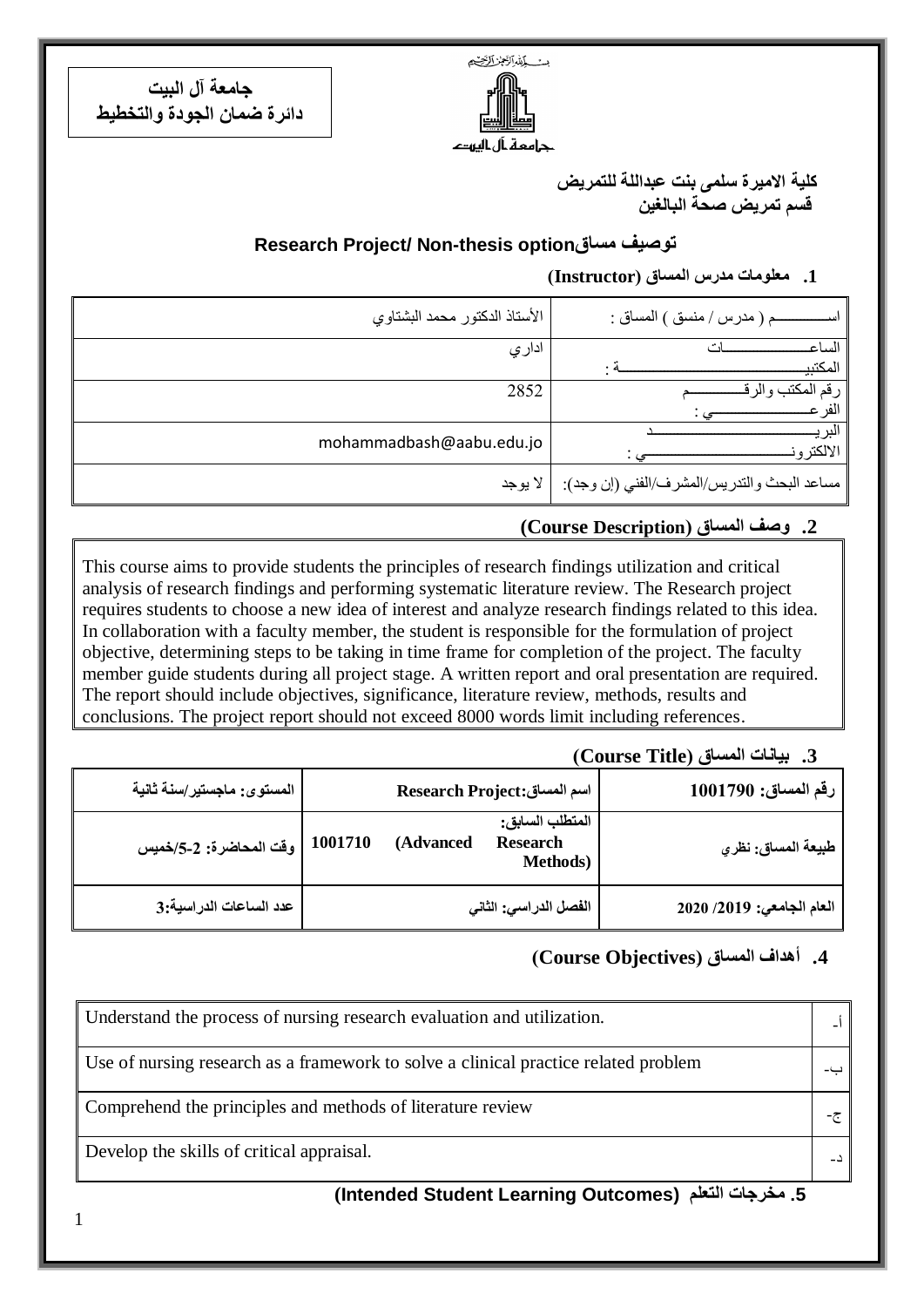**)المعرفة والمهارات والكفايات(**

يفترض بالطالب بعد دراسته لهذا المساق أن يكون قادرا على:

- 1. Practice the process of knowledge synthesis based on research findings.
- 2. Write and execute research project in clinical area including data collection and analysis.
- 3. Writing up a research report
- 4. Able to conclude implications of practice, education, and future research.
- 5. Develop professional writing skills.

|                                                             | 0. محتوي المساق (Course Content) |
|-------------------------------------------------------------|----------------------------------|
| الموضــــوع                                                 | الأسبوع                          |
| Orientation and introduction to course                      | الأول                            |
| Title project selection.                                    | الثاني                           |
| Submission of the introduction according to the guidelines. | الثالث                           |
|                                                             | الرابع                           |
|                                                             | الخامس                           |
| Submission of the literature review                         | السادس                           |
| Data collection                                             | الثامن                           |
|                                                             | التاسع                           |
|                                                             | العاشر                           |
| Submission of the written results and discussion parts      | الحادي عشر                       |
| Submission of the full written report                       | الثالث عشر                       |
| Project final power point presentation                      | الرابع عشر                       |
|                                                             | الخامس عشر                       |
| الامتحانات النهائية                                         |                                  |
|                                                             | السادس عشر                       |

**.6 محتوى المساق )Content Course)**

**.7 استراتيجيات التعليم والتعلم وطرق التقويم**

s.

**)Teaching and learning Strategies and Evaluation Methods(**

| نوع التقويم/القياس<br>(امتحان/عروض<br>همفية/مناقشة/واجبات) | أنشطة التعلم | استراتيجيات<br>التدريس | مخرجات التعلم                                                                    |  |
|------------------------------------------------------------|--------------|------------------------|----------------------------------------------------------------------------------|--|
|                                                            |              |                        | ' < ឌ.ម = 日 ਛ - ਚ ឧ   Ό ဥ ∃ਚ ឧ ខ ៵   Ό ဥ 글ਚ ឧ ខ ៵ ៵ = ਵਿ Practice the process of |  |
|                                                            |              |                        |                                                                                  |  |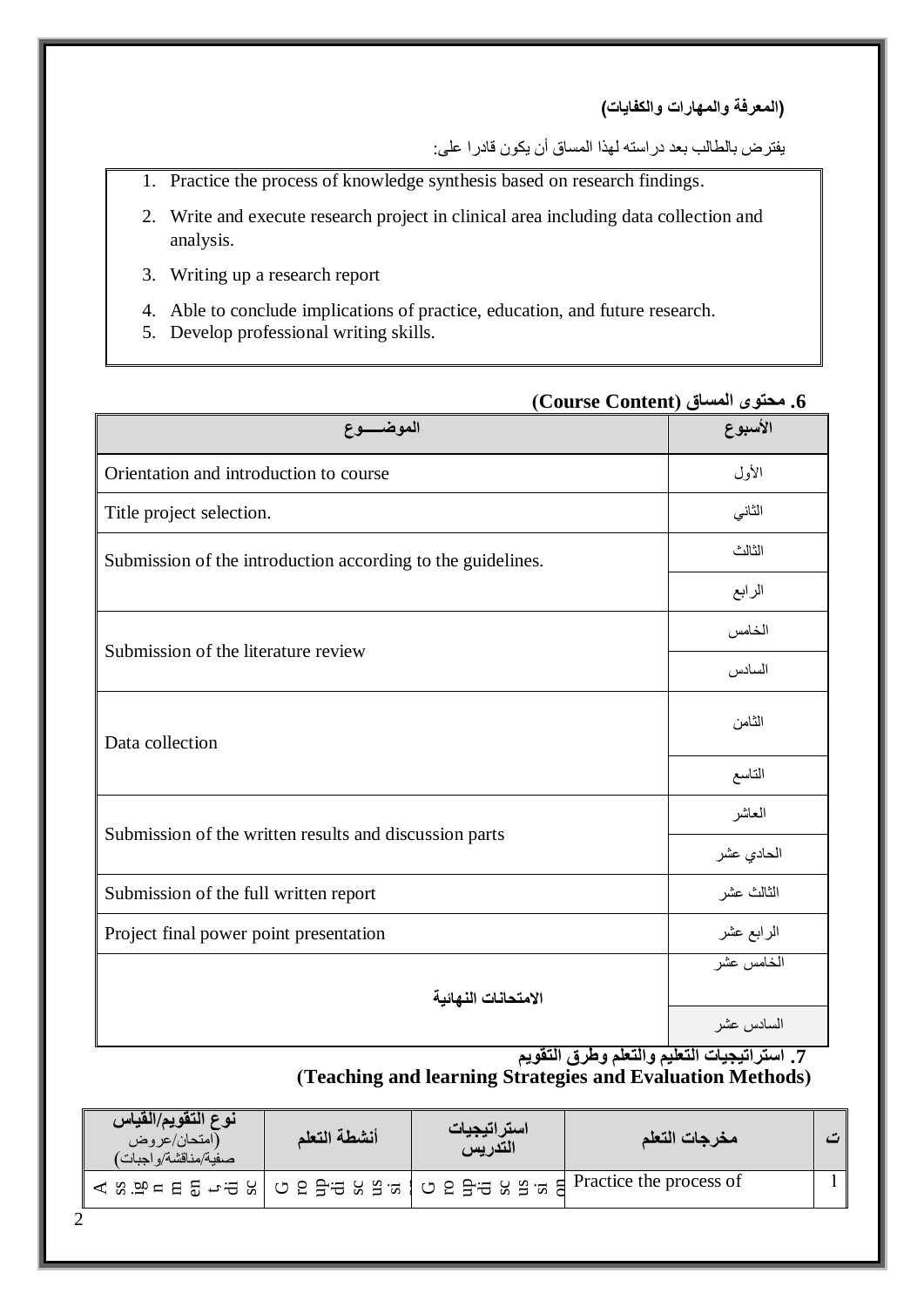| knowledge synthesis based                                 |
|-----------------------------------------------------------|
| on research findings.                                     |
| $\mathcal{D}_{\mathcal{L}}$<br>Write and execute research |
| project in clinical area                                  |
| including data collection                                 |
| and analysis.                                             |
| 3<br>Writing up a research                                |
| report                                                    |
| Able to conclude<br>4                                     |
| implications of practice,                                 |
| education, and future                                     |
| research.                                                 |
| Develop professional                                      |
| .writing skills                                           |

# **.8 تقييم الطلبة )Assessment)**

| توزيع الدرجات لكل أسلوب | توقيت التقييم | الأساليب المستخدمة                |
|-------------------------|---------------|-----------------------------------|
| %80                     | نهاية الفصل   | ورقة علمية وتقرير المشروع المطلوب |
| $\%20$                  | نهاية الفصل   | العرض التقديم للمشروع ونتائجة     |

# **.9 الكتاب المقرر )Book Text)**

| Essential of Nursing Research. Philadelphia | المرجع الرئيس            |
|---------------------------------------------|--------------------------|
| Polit, D. & Beck, C. T.                     | المولف                   |
| Wolters Kluwer.                             | الناشر                   |
| 2018                                        | السنة                    |
| <b>9th</b>                                  | الطبعة                   |
| <b>Na</b>                                   | الموقع الالكتروني للمرجع |

**.10 المراجع اإلضافية )References( )وتشمل الكتب والبحوث المنشورة في الدوريات او المواقع االلكترونية(**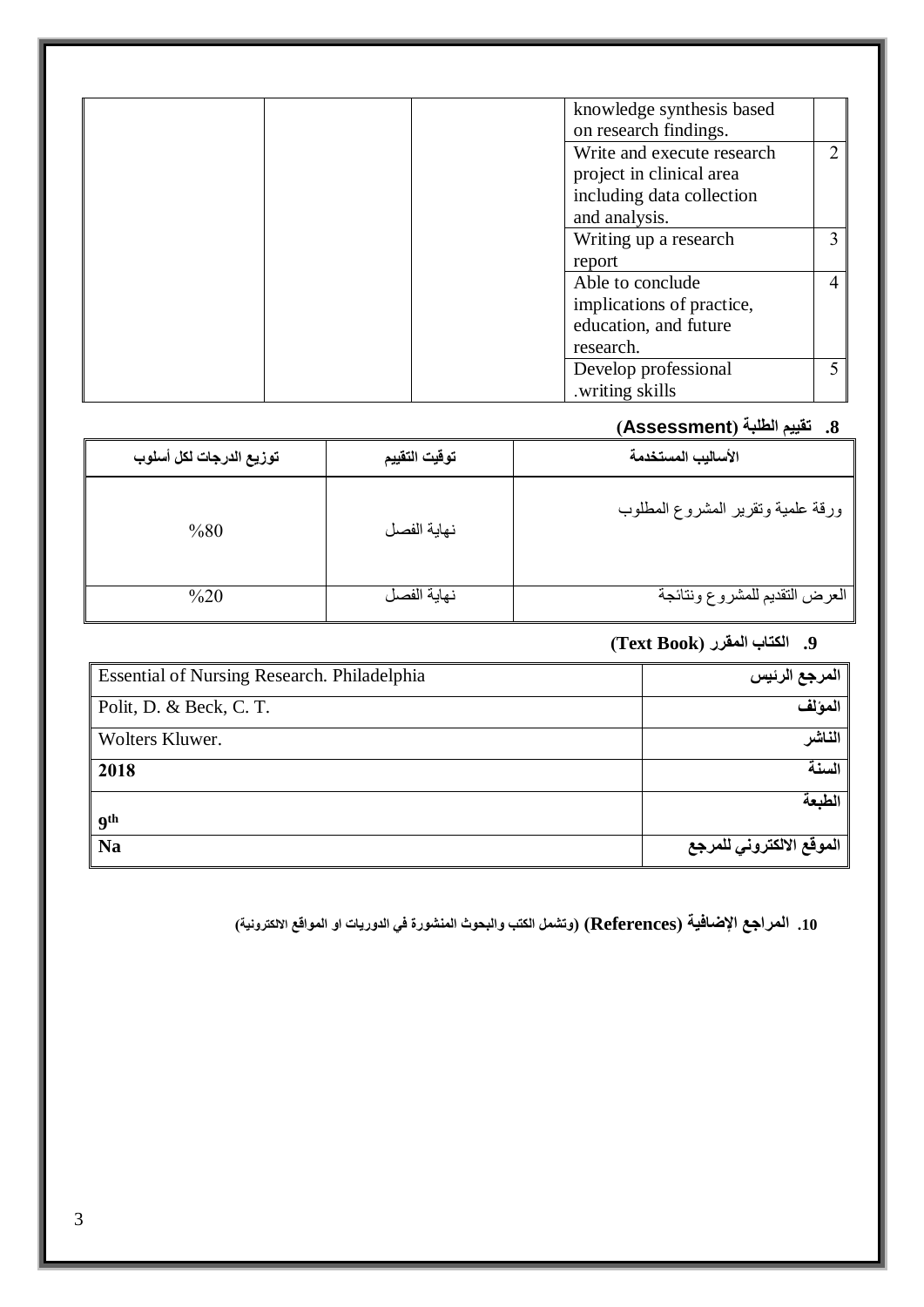-1 -2 -3 1- Burns, N. B. & Grove, S. K. (2001). The Practice of Nursing Research-Conduct, Critique and Utilization. (4th ed.). W. B. Saunders Company. 2- Tappen, R. (2016, 2nd edition). Advanced Nursing Research: from theory to practice. Burlington, MA: Jones& Barlett Learning. 3- Polit, D. & Beck, C. T. (2018, 9<sup>th</sup> edition). Essential of Nursing Research. Philadelphia: Wolters Kluwer 4- References/ Bibliography APA- Style: [http://student.ucol.ac.nz/library/onlineresources/Documents/APA\\_Guide\\_2017.pdf](http://student.ucol.ac.nz/library/onlineresources/Documents/APA_Guide_2017.pdf)

| Grading criteria for the written part |                                                                                                                                                         |                                 |  |  |  |
|---------------------------------------|---------------------------------------------------------------------------------------------------------------------------------------------------------|---------------------------------|--|--|--|
| <b>Grading method</b>                 |                                                                                                                                                         | Percentage                      |  |  |  |
|                                       | a. Introduction<br>-problem identification<br>-significance<br>-purpose/ objectives<br>b. Literature review                                             | 10%<br>05%<br>05%               |  |  |  |
|                                       | -method<br>-depth/comprehensive<br>-organization/flow                                                                                                   | 10%<br>10%<br>10%               |  |  |  |
|                                       | c. Results and Conclusion<br>-logical design<br>-analysis/research<br>-ability to synthesize<br>-critique/ analyze of research<br>- logical conclusions | 05%<br>05%<br>10%<br>10%<br>10% |  |  |  |
|                                       | d. Grammar/ structure<br>(APA writing style)<br>References                                                                                              | 10%                             |  |  |  |
| <b>Total</b>                          |                                                                                                                                                         | 80%                             |  |  |  |

# **Guidelines for Evaluating Project Presentation:**